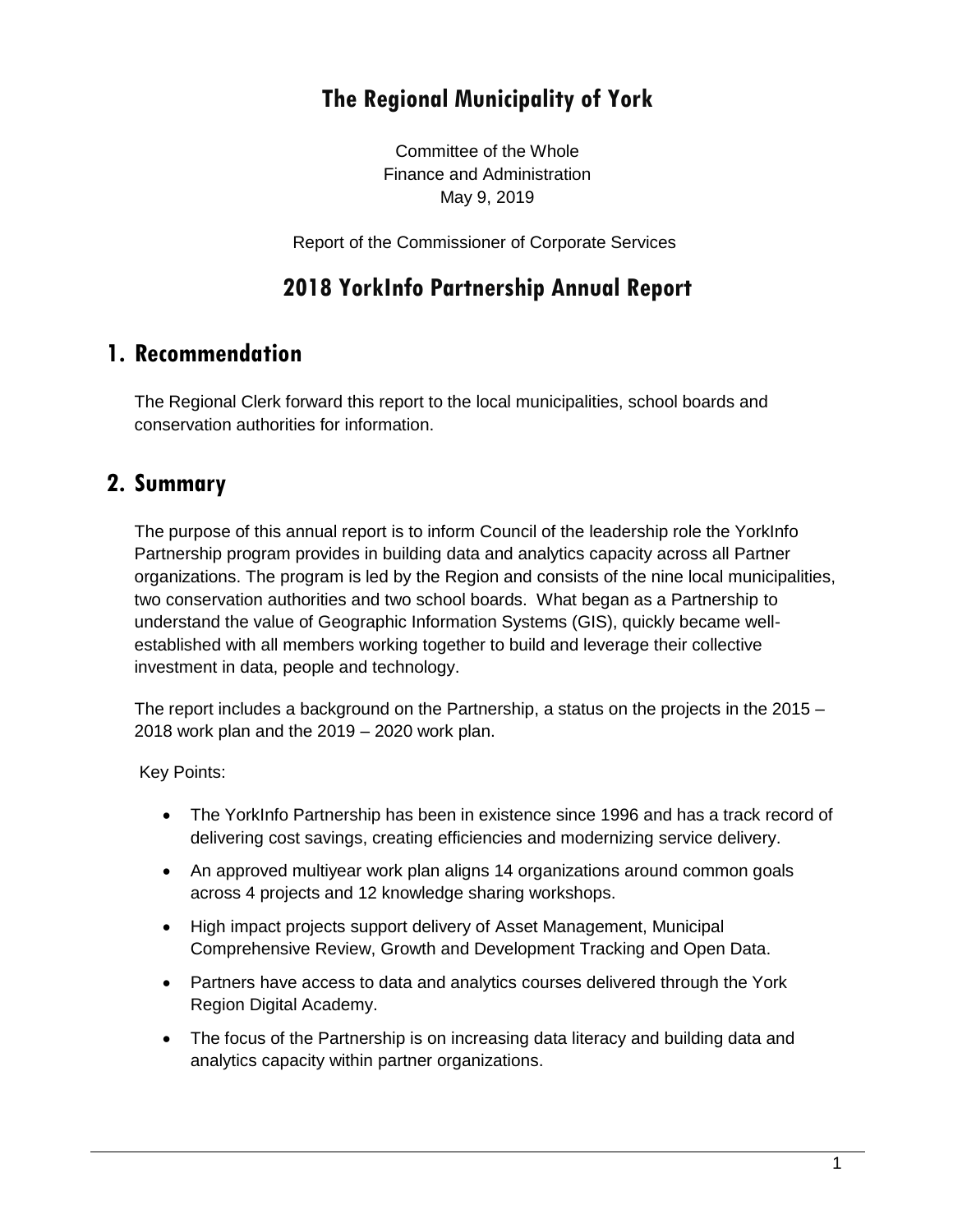# **3. Background**

## **The YorkInfo Partnership is a collaboration amongst the York Region Municipalities and Public Agencies**

In 1996, York Region established a formal Partnership called the [YorkInfo Partnership](https://yorkinfopartnership.com/) that has been learning, building and sharing data. The program is led by the Region and consists of the nine local municipalities, two conservation authorities and two school boards. What began as a Partnership to understand the value of Geographic Information Systems (GIS), became well-established with all members working together to build and leverage their collective investment in data, people and technology. The program has evolved to capitalize on emerging data and analytics trends and capabilities and Partners collaborate to find cost savings, create efficiencies and modernize service delivery.

## **The YorkInfo Partnership has an award winning track record of providing innovation, reducing duplication and realizing cost savings**

The Partnership is one of the first of its kind in Canada. Since inception, the Partnership has produced several "firsts" and award-winning innovations, including:

- Acquired the first GTA wide aerial imagery and terrain data. Multiyear contracts for an updated aerial imagery agreement saving Partners 50% of the costs in data capture and processing. As a result data is available back to 1954.
- Implemented the All-Pipes program enabling the mapping of water / wastewater infrastructure of the Region to be treated as a single network regardless of ownership. This program is critical for asset management and delivers cost avoidance of over \$150K / year. The program won the URISA Exemplary Systems in Government award in 2015.
- Launched the self-serve data depot allowing consultants and partners 24/7 access to the data without staff intervention. This saves hundreds of staff hours annually and won the 2016 GTEC award for Excellence in Municipal Systems.
- Deployed an Open Data program sharing data online for residents. By connecting Open Data systems, partners create one window access to data therefore enhancing the customer experience. Partners feed data in to applications such as Google, Yelp and Waze and interacting with residents in new and innovative ways to improve how they live and travel in and through the Region. The program won the 2018 award for Innovation at the Canadian Open Data Summit.
- Piloted a Data Co-operative project and online engagement hub for the Region's Municipal Comprehensive Review to update the Regional Official Plan allowing for planning related data to be shared between regional and local planning staff. The project won the 2019 URISA Best Public Sector GIS award.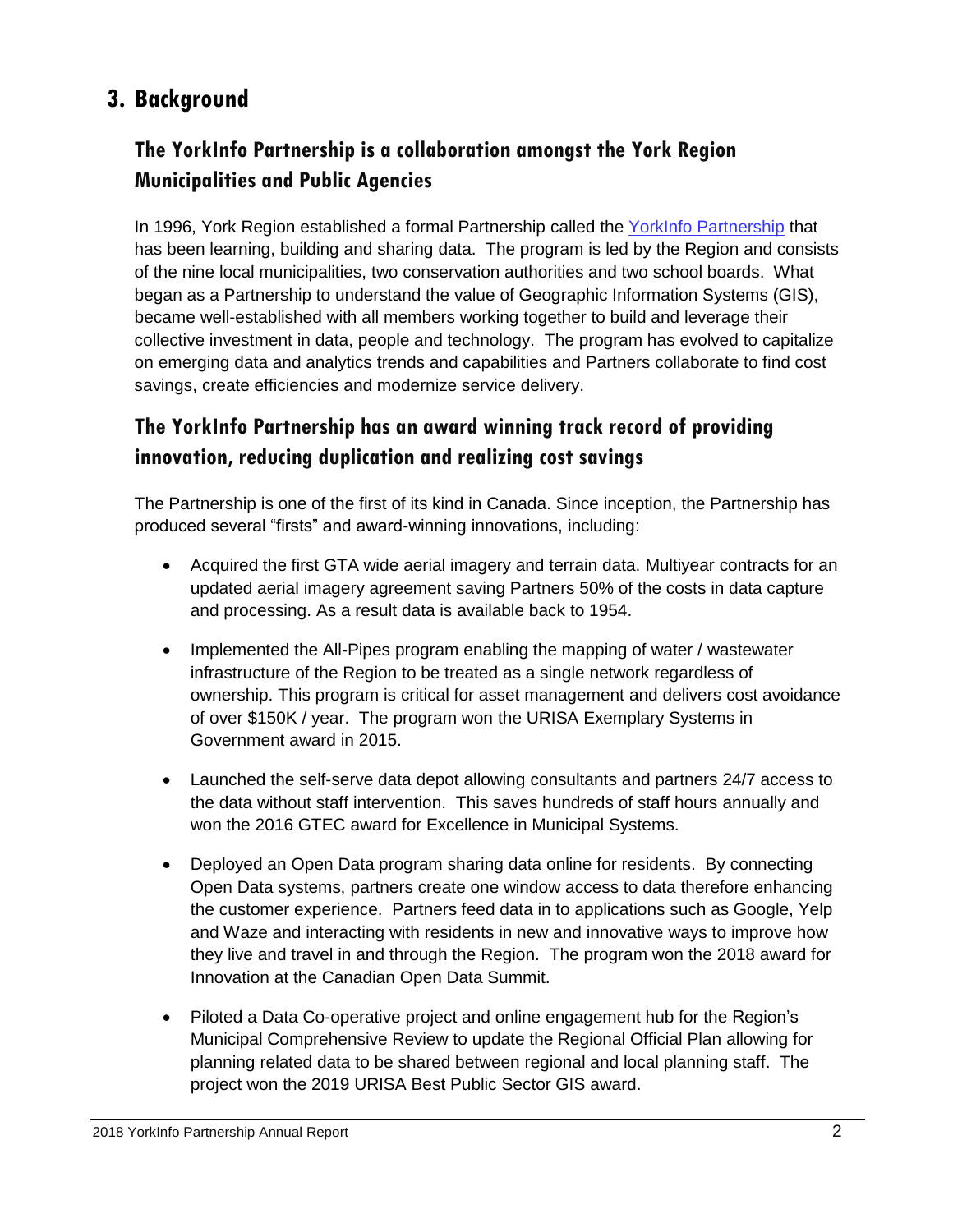## **A well-defined governance structure and joint development of a multi-year work plan ensures accountability**

The Partnership is a group of data and analytics professionals that work together for the common good. Work planning is a collaborative process to review and align Partner priorities to find common projects and shared workshops to support building capacity and helping partners attain their goals.

The Partnership's governance structure promotes accountability and resourcing to deliver desired results and realize benefits associated with collaborative opportunities. The Partnership's proven success has led to increased buy-in and support from senior management across the Partnership.

The Partnership reports annually to the local Chief Administrative Officers and consists of an Executive Board (comprised of Directors and Chief Information Officers) that set the vision and direction and a Coordinating Committee (comprised of Managers, Coordinators and Analysts) that deliver projects.

## **4. Analysis**

#### **Pooling resources helped ensure staff delivered projects in the 2016 – 2018 work plan**

The 2016 - 2018 work plan was comprised of 11 projects that support the provision of responsive and efficient public service. Participation in projects is based on the interest and value to the organization and ability to contribute. Projects were augmented with informal workshops, formal training and ad-hoc collaborations that occurred between partners to help each other grow their program.

Highlighted projects in 2017 and 2018:

- Expanded the All Pipes infrastructure mapping program to incorporate a stormwater data model that increased efficiencies in how water / wastewater infrastructure is managed in a two tier municipal delivery model
- Piloted a Digital Plan Upload portal to automate digital drawing submissions resulting in increased time savings and standardizing the planning and engineering intake process
- Interactive workshops to share knowledge and best practices around Asset Management, Growth and Development Tracking and MPAC usage and restrictions.
- Delivered over 100 courses provided to more than 500 Partnership staff since 2005 saving Partner organizations over \$200,000 in training costs.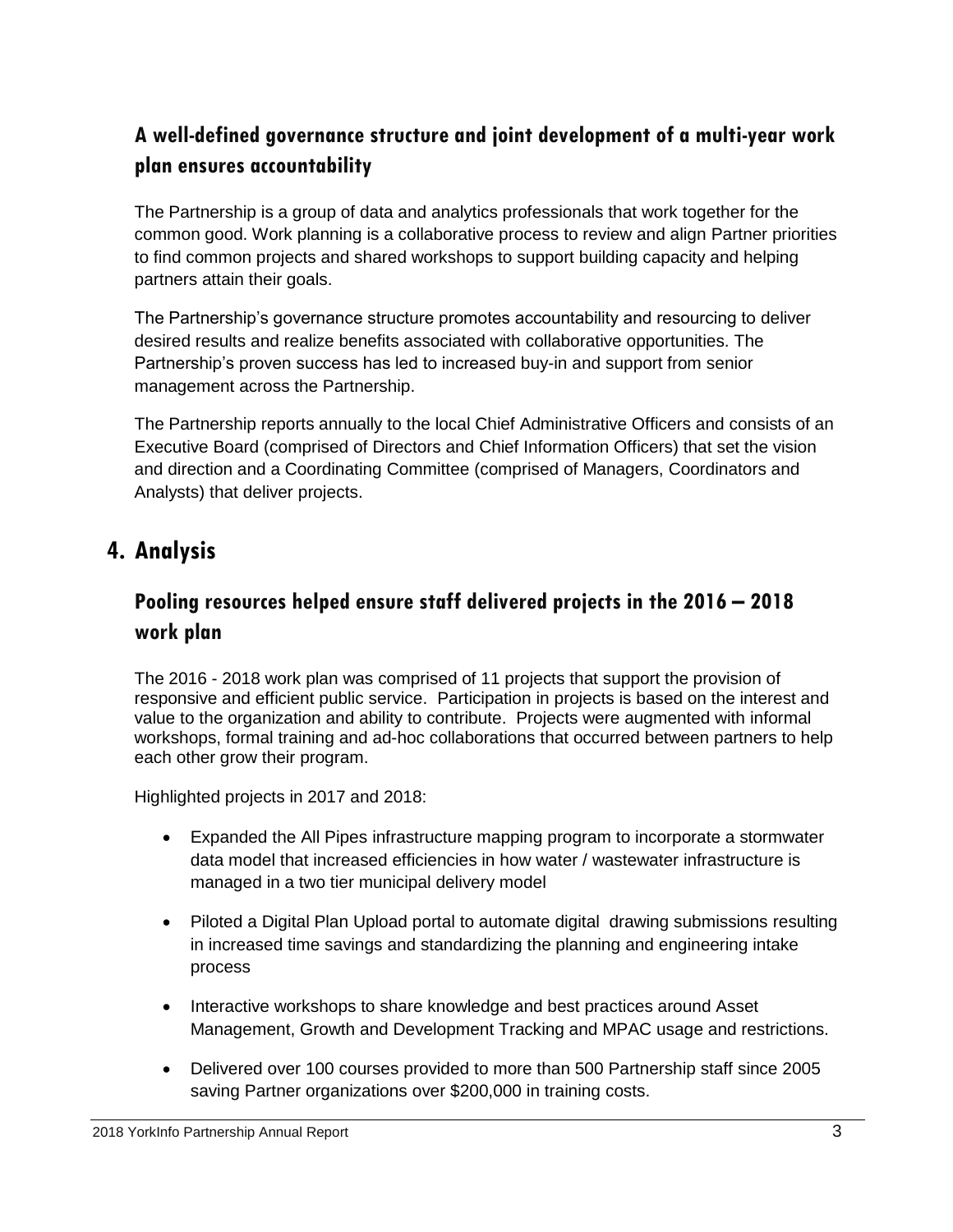#### **Partnerships create a unified voice and increase purchasing power**

A benefit of having 14 partners working together is the strong unified voice that it creates. That unified voice increases purchasing power and lowers costs. As a result of pooling resources, Partners now have access to historical aerial imagery dating back to 1954 – greatly enhancing understanding of change across the Region. Over the next three years, we will jointly purchase 10cm aerial imagery and as well as highly accurate LiDAR data. Light Detection and Ranging (LiDAR) is a high precision three dimensional dataset that supports analysis of assets, floodplains and forest canopy coverage. These data will add significant value to the planning and delivery of many of the partners programs.

The culture of collaboration provides benefits to the taxpayer by creating a common base of understanding, a single source of trusted data and a reduction in duplication in effort.

#### **A new work plan establishes priorities for 2019 and 2020**

Partners have identified four data and analytics projects to be delivered over the next two years. These projects will set a new foundation for how data is collected, organized and shared with each other and the public. Twelve workshops will be held to help members understand emerging trends in data and analytics. The Partnership will continue to evaluate further opportunities for joint data and technology acquisition.

By 2020, the Partnership will:

**Formalize a "Data Co-operative" and move to an Open by Default policy between Partners for data sharing**. The Data Co-operative is a network for collaboration and allows Partners to share their trusted data, applications and work with other Partners through a legal framework, governed with appropriate access. The project currently supports the Municipal Comprehensive Review enabling Planners to share critical data in near real time to help make data informed decisions about the update to the official plan.

**Inform decision making by acquiring new data sources**. The Partnership has partnered with the City of Toronto to purchase the LiDAR dataset at a reduced cost. The outcomes will be available to all partners to implement in their programs.

**Release more data online and make it easier to access**. Open Data is a Regional strategic plan priority area and the Partnership is focussed on making more data available for the residents and businesses to use. This project will upgrade technology and connect Partner Open Data sites so that, regardless of the point of entry, users can receive the data they need from the source they desire.

**Make it easier and faster to process digital data supplied by developers**. The Digital Plan Upload portal will be further deployed to accept Planning and Engineering digital drawing submissions and integrate with the YorkTrax development system.